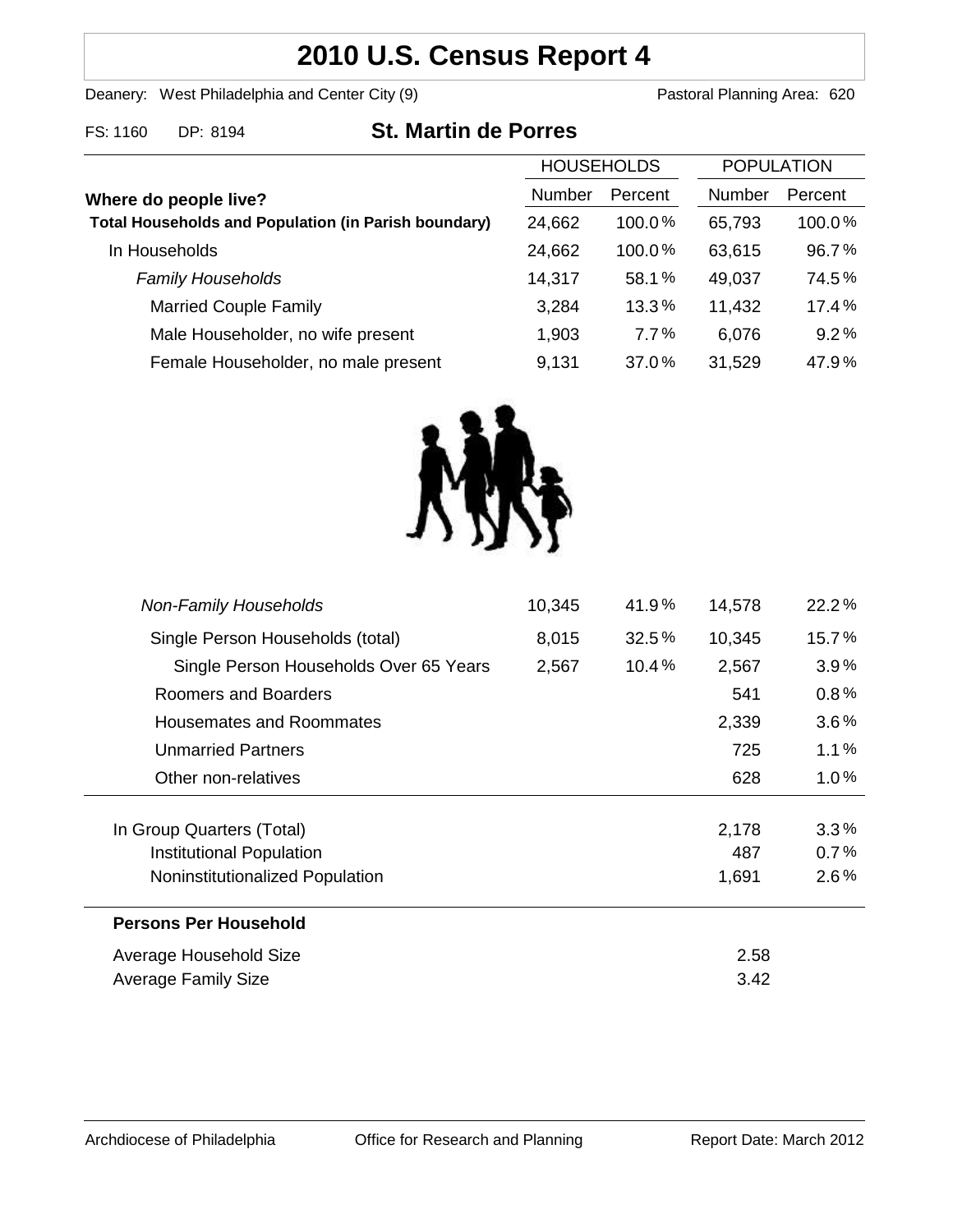## **2010 U.S. Census Report 4**

Deanery: West Philadelphia and Center City (9) Deanery: West Philadelphia and Center City (9)

FS: 1160 DP: 8194 **St. Martin de Porres**

|                                                      | <b>POPULATION</b> |                |
|------------------------------------------------------|-------------------|----------------|
| Where do Children - Under Age 18 Live?               | Number            | Percent        |
| Total Children - Under Age 18 (in Parish boundary)   | 16,713            | 100.0%         |
| In Households                                        | 16,622            | 99.5%          |
| Householder or spouse is under 18                    | 19                | 0.1%           |
| With Related:                                        |                   |                |
| Married-Couple Family                                | 2,091             | 12.5%          |
| Male Householder, No Wife Present                    | 1,086             | 6.5%           |
| Female Householder, No Husband Present               | 8,735             | 52.3%          |
| <b>Other Related Householder</b>                     | 1,024             | 6.1%           |
| <b>With Non-Relatives</b>                            | 296               | 1.8%           |
| Grandparent Householder                              | 3,372             | 20.2%          |
| In Group Quarters                                    | 91                | 0.5%           |
| Institutionalized population                         | 33                | 0.2%           |
| Noninstitutionalized population                      | 57                | 0.3%           |
| Where do Adults - Age 65 and Older - Live?           |                   |                |
| Total Adults - Age 65 and Older (in Parish boundary) | 7,428             | 100.0%         |
| In Households                                        | 7,286             | 98.1%          |
| Family Households:                                   | 4,218             | 56.8%          |
| Is Householder or Spouse                             | 3,459             | 46.6%          |
| With Other Relative Householder                      | 339               | 4.6%           |
| With Non-Related Householder                         | 105               | 1.4%           |
| is Parent                                            | 298               | 4.0%           |
| is Parent-in-Law                                     | 18                | 0.2%           |
| In Non-family Households:                            | 3,067             | 41.3%          |
| Male Living Alone                                    | 750               | 10.1%          |
| Male not Living Alone                                | 137               | 1.8%           |
| Female Living Alone                                  | 1,816             | 24.5%          |
| Female not Living Alone                              | 136               | 1.8%           |
| Other                                                | 228               | 3.1%           |
| In Group Quarters                                    | 142               | 1.9%           |
| Institutionalized population                         | 96                | 1.3%           |
| Noninstitutionalized population                      | 47                | 0.6%           |
| Housing Units in the Parish boundary                 |                   |                |
| <b>Total Housing Units</b>                           | 30,894            | 100.0%         |
| Occupied                                             | 24,662            | 79.8%          |
| Owner-Occupied<br>Renter-Occupied                    | 11,517<br>13,145  | 37.3%<br>42.5% |
| Vacant                                               | 6,231             | 20.2%          |

Archdiocese of Philadelphia **Office for Research and Planning** Report Date: March 2012